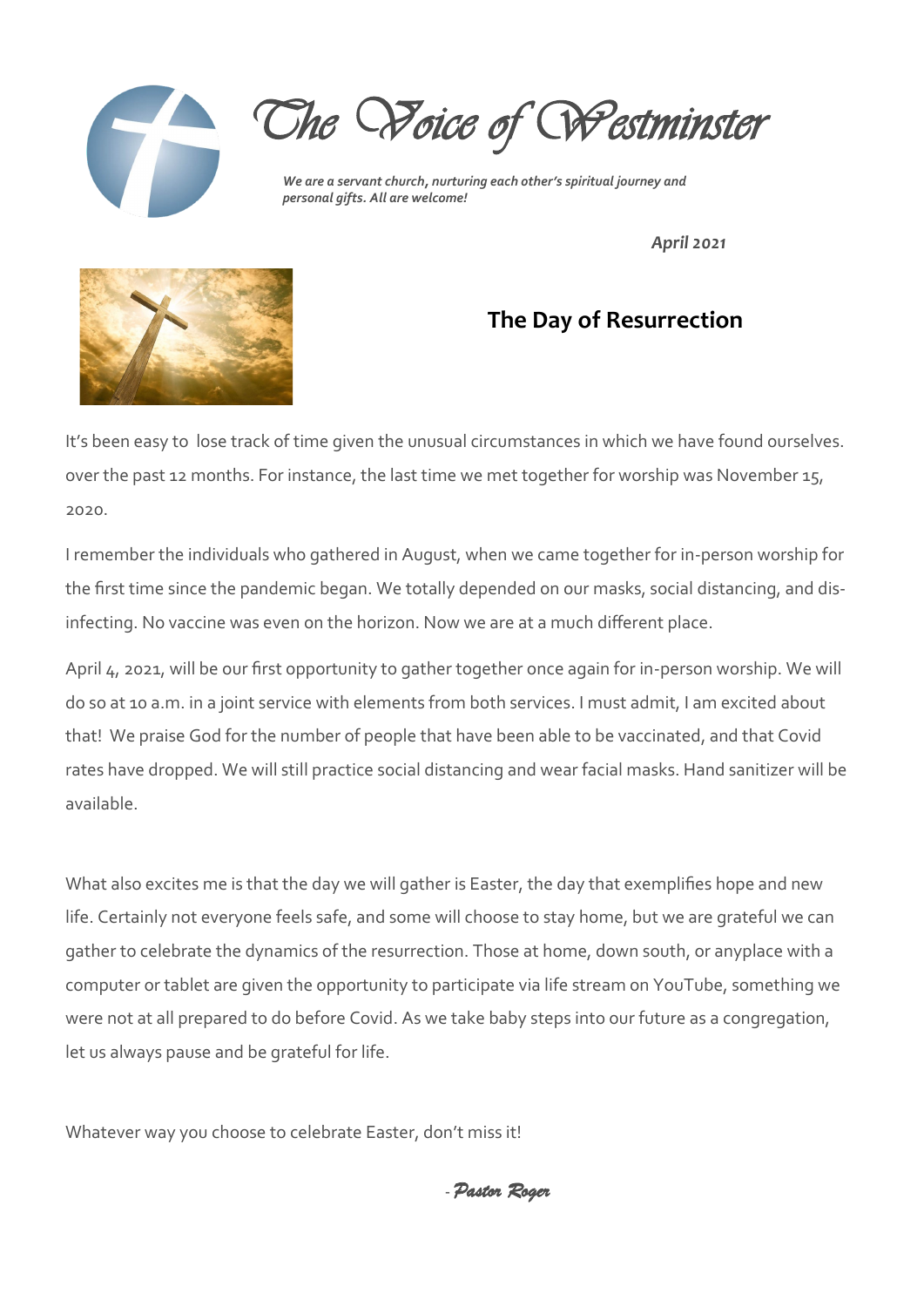#### **Session Notes**

Westminster's Session met March Westminster's Session met March 16 at 6:30 p.m. on Zoom. Pastor Roger led a discussion regarding spiritual leadership and characteristics of spiritual leaders. Session also:

- Elected officers for the Westminster Presbyterian Church Corporation: President-Ann Buckheister, Treasurer-John Swanson and Secretary-Kathie Lane. Session members also elected Pam Richardson to serve Clerk Pro Tem when the Clerk to Session is unavailable.
- Reached consensus to move to two in-person services (9 and 11) each Sunday, following the combined Easter service. Services will be livestreamed for those who cannot attend.
- Had extensive conversation regarding the continued need for two services in two locations of the church building.
- Voted not to serve Communion on Easter Sunday according to national health emergency guidelines.
- The meeting closed with The Lord's Prayer. Session's next meeting will be April 20 at 6:30 p.m. in the Atrium..

### **Holy Week Offers Mix of Online & In-Person Worship**

This year's Holy Week schedule will be a mix of virtual and in-person worship. Here's our schedule:

April 1-There will be **no** Maundy Thursday service.

April 2-Good Friday Tenebrae will be on our YouTube Channel at 6:30 p.m.

April 4-Easter Service 10 a.m. in the Sanctuary (inperson). Masks and social distancing will be required.



### **Joining Forces in Faith**

The church, and in this case WPC, can do so much if we work together and care for one another. One of our own, Basil Tilley, after a fall in the sanctuary and several moves including rehabilitation, is now living at the Views of Marion. During this big transition in his life he has been visited by Pastor Roger, received greeting cards from members of the congregation, is now on the Deacon's list, Jan Kosowski has been serving as his medical Power of Attorney and now our own dear Penny Novak is stepping up to help him sell his house. Basil does not have a wife or children and his only family lives far away. Basil has been very active on the Property Committee over the last five years, particularly helping decrease our electrical usage. This is such a wonderful example of fulfilling Christ's command to "love on another". –*Jan Kosowski*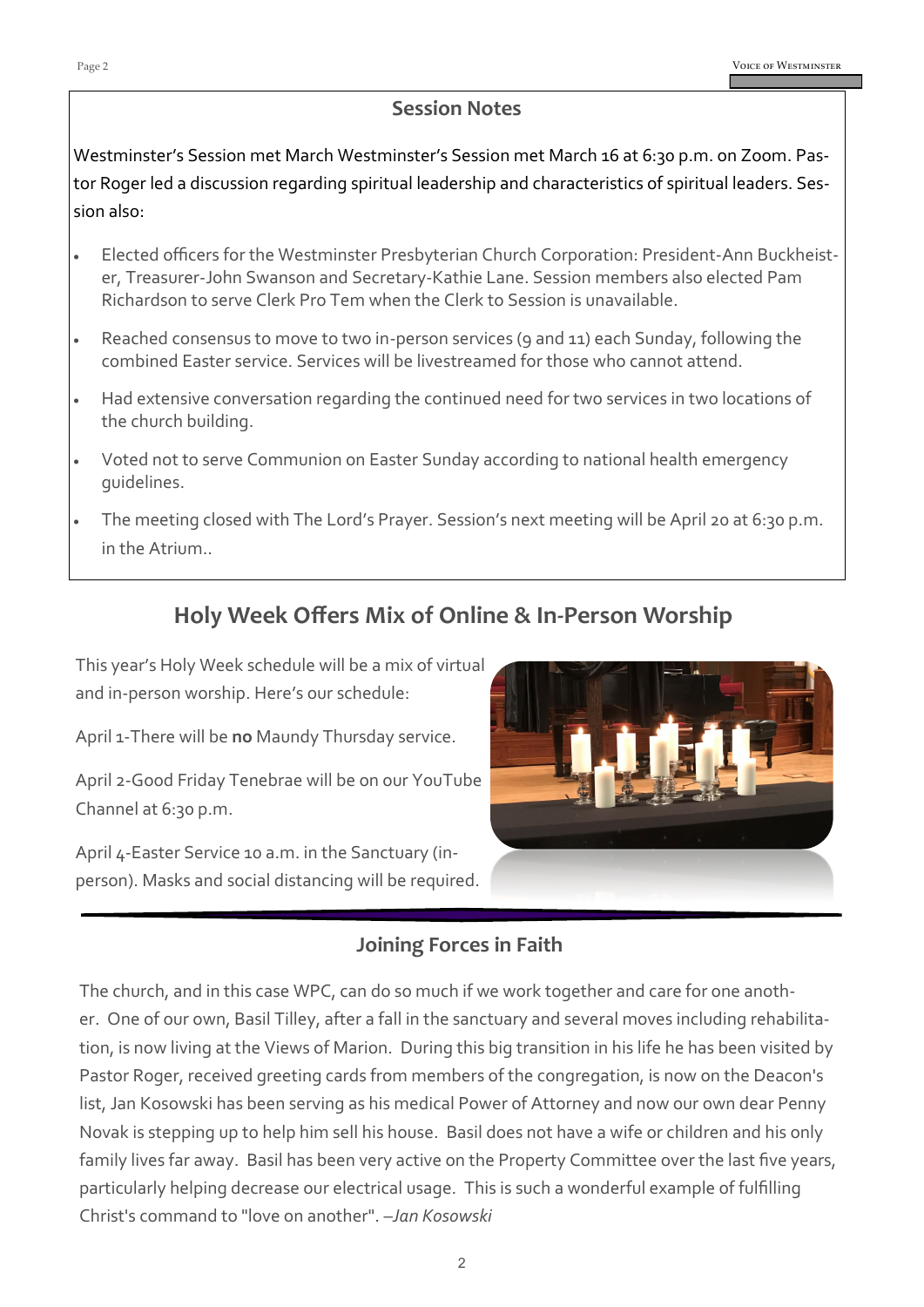### **Spring Cleaning for Easter**

As previously noted, Session has voted to hold in-person service on Easter, April 4th. Remembering our vow as a Congregation to support the decisions of our Session, the Property Committee is offering you an opportunity to do just that.

The Property Committee would host a brief clean up in preparation for Easter Sunday. We will meet Saturday April 3rd at 9:00 for no more than an hour to dust and polish the woodwork in the sanctuary and parlors. We will social distance and you will need to wear a mask. You will be dusting and polishing the woodwork/furniture in a specific area - that is it!

Below are the areas. Please indicate an area you would like to tackle. We are limiting this to just seven people so that we can social distance. Supplies will be provided.

Please contact Jan Kosowski (319-521-6666, jmkosows@yahoo.com) to sign up.

Sanctuary (need 4 people)

Narthex: (Need 1)

Large Parlor: (Need 1)

Small Parlor & Old Library (Need 1)



| <b>April Needs</b>                     |  |  |  |  |  |
|----------------------------------------|--|--|--|--|--|
| <b>Loaves &amp; Fishes Food Pantry</b> |  |  |  |  |  |
| Hamburger Helper                       |  |  |  |  |  |
| Taco Mix                               |  |  |  |  |  |

Deodorant

Thank you for supporting this

important mission!

Remember, despite the move to Tanager Place, you can still bring your L &F donations to Westminster!



### **April Birthdays**

| Betty Pohorsky         | 1  |
|------------------------|----|
| <b>Nancy Evans</b>     | 2  |
| Mike Walker            | 2  |
| Don Meyer              | ٦  |
| Bob Moran              | 8  |
| Butch Hataway          | 10 |
| Mark Tyler             | 10 |
| <b>Joan Charters</b>   | 12 |
| Donna Jiruska          | 13 |
| Barbara Schultz        | 20 |
| <b>Jennie Shanklin</b> | 25 |
| Tom Read               | 26 |
| Karen Zazza            | 26 |
| Ann Hearn              | 29 |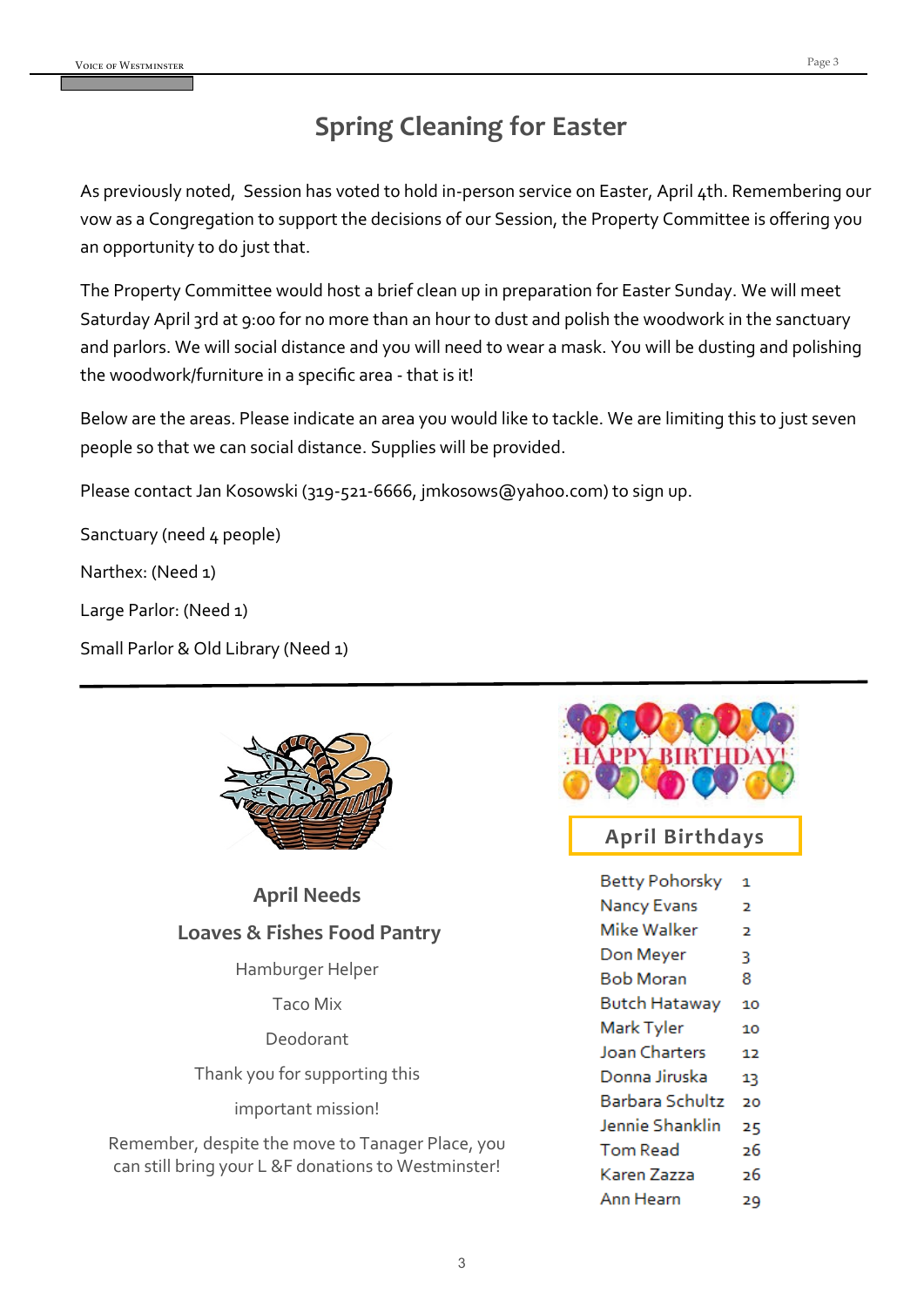## **April 2021**

| Sun                                                              | Mon                                 | Tue                                                | Wed | Thu                   | Fri                                                                 | Sat                                                     |
|------------------------------------------------------------------|-------------------------------------|----------------------------------------------------|-----|-----------------------|---------------------------------------------------------------------|---------------------------------------------------------|
| 4<br>Easter Service 10<br>am                                     | 5<br>6 pm-<br>Deacons               | 6<br>1:30-L&F<br>6:30 pm NA                        | 7   | 1<br>8<br>5:30<br>pm- | 2<br>8 pm-NA<br>Good Fri-<br>day-<br><b>YouTube</b><br>9<br>8 pm NA | 3<br>9 am-Spring<br>Cleaning<br>8pm-NA<br>10<br>8 pm NA |
| Sanctuary                                                        | 7 pm-AA                             |                                                    |     | Person-<br>nel        |                                                                     |                                                         |
| 11<br>9 am Worship-<br><b>FLC</b><br>11 am Worship-<br>Sanctuary | 12<br>$1pm-$<br>Property<br>7 pm-AA | 13<br>1:30-L&F<br>6:30 pm NA                       | 14  | 15                    | 16<br>Newslet-<br>ter Dead-<br>line<br>8 pm-NA                      | 17<br>8 pm NA                                           |
| 18<br>9 am Worship-<br><b>FLC</b><br>11 am Worship-<br>Sanctuary | 19<br>4pm<br>Finance<br>7 pm-AA     | 20<br>1:30-L&F<br>6:30 pm<br>Session<br>6:30 pm NA | 21  | 22                    | 23<br>8 pm-NA                                                       | 24<br>8 pm NA                                           |
| 25<br>9 am Worship-<br><b>FLC</b><br>11 am Worship-<br>Sanctuary | 26<br>7 pm-AA                       | 27<br>1:30-L&F<br>6:30 pm NA                       | 28  | 29                    | 30<br>8 pm-NA                                                       |                                                         |

*Calendar Note:* Make sure you check with your group or committee chairs to confirm that you will be meeting and in what form. This is important during this transitional phase.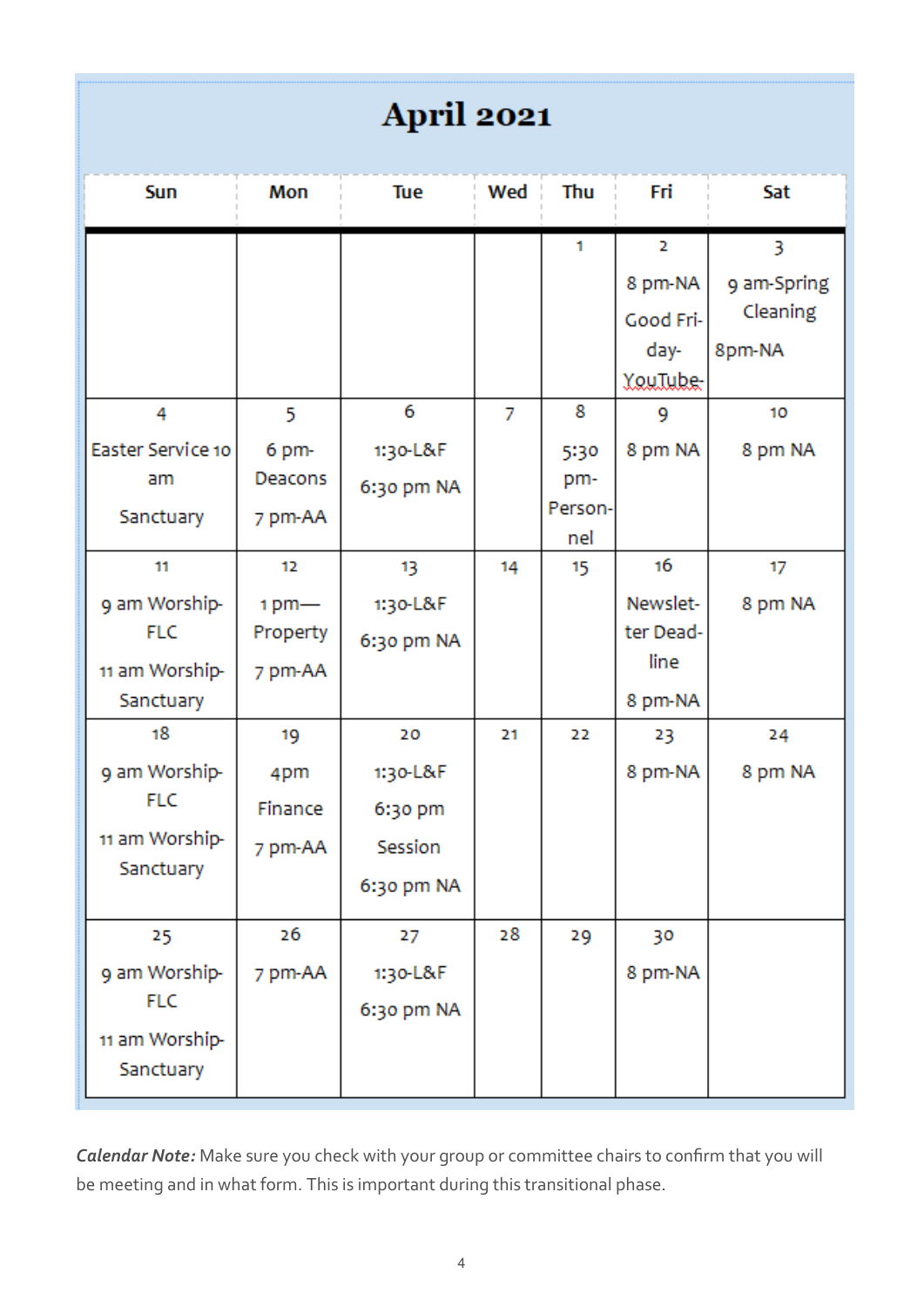**Westminster Presbyterian Church**

1285 Third Avenue SE Cedar Rapids, Iowa 52403-4084

Non-Profit Org. U.S. Postage PAID Cedar Rapids Iowa PERMIT NO. 139

*Return Service Requested*

*The Voice of Westminster April 2021*

# **Westminster Presbyterian Church**

9:00 a.m. FUEL service in the Family Life Center

11:00 a.m. Traditional service in the Sanctuary

Easter Service at 10 a.m.

Livestream on YouTube

#### **Office Hours**

Monday - Thursday 8:30 a.m. to 4:30 p.m.

*Visit us on Facebook, Instagram, Twitter or at www.crwpc.org* **PHONE**: **319-366-7185**

Church Staff Pastor, Rev. Roger D. Grandia entitled pastorroger@crwpc.org Communications & Shared Ministry Coordinator Gale Smetana and a gale and gale and gale and gale and gale and gale and gale and gale and gale and gale and gale and gale and gale and gale and gale and gale and gale and gale and gale and gale and gale and gale and gale Choir Director & Church Musician, Damon Cole **Cole** cole1350@gmail.com FUEL Music Director, A.J. Plummer<br>FUEL Music Director, A.J. Plummer<br> $a^j$ @ajplummer.com Bookkeeper, Tina Mueller bookkeeper@crwpc.org

Nursery Attendant, Lindsay Meade lindsay\_meade@hotmail.com Newsletter Editor, Gale Smetana Frank gale@crwpc.org Newsletter Contributors: Pastor Roger Grandia, Jan Kosowski